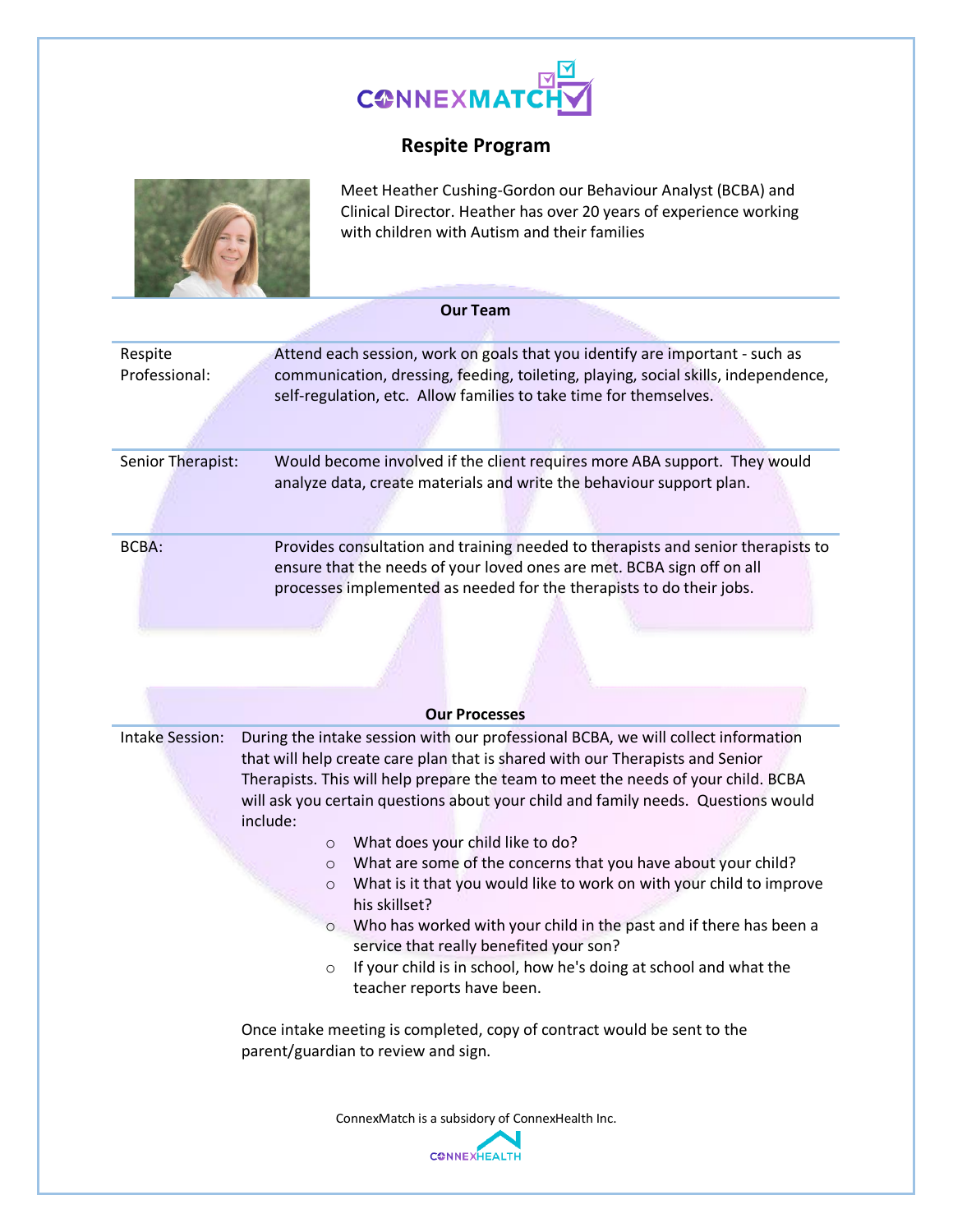

Respite Services: Respite services is provided in the client's home. It is expected that a supervising family member be in attendance at every session. This person must be at home during the session; however, the respite working can work independently with your loved one. The respite service worker should support independence, leisure, selfcare and communication goals that you have identified. All our care providers are insured. Minimum 3 hours per shift commitment.

If our professional Respite workers need more support, senior therapists would be involved in providing supervision.

|                                                             | <b>Our Rates</b>                                                       |  |  |  |  |
|-------------------------------------------------------------|------------------------------------------------------------------------|--|--|--|--|
| Intake session                                              | \$150.00                                                               |  |  |  |  |
| Respite                                                     | \$35.00 per hour                                                       |  |  |  |  |
| Professional                                                | (minimum of 3 hour sessions; with no Behaviour Support Plan)           |  |  |  |  |
|                                                             | \$45.00 per hour                                                       |  |  |  |  |
| (minimum of 3 hour sessions; with a Behaviour Support Plan) |                                                                        |  |  |  |  |
| Senior Therapist                                            | \$80.00 per hour                                                       |  |  |  |  |
|                                                             | (involved only if needed, when the Behaviour Support Plan is required) |  |  |  |  |
| <b>Parent Coaching</b>                                      | \$100.00 per hour                                                      |  |  |  |  |
|                                                             | Provided by a Senior Therapist or BCBA                                 |  |  |  |  |
|                                                             | (available upon request)                                               |  |  |  |  |

Please contact us at:

416 424 6633 Ext 100 Medha@connexhealth.ca Heather@connexmatch.ca

www.ConnexMatch.ca

ConnexMatch is a subsidory of ConnexHealth Inc.